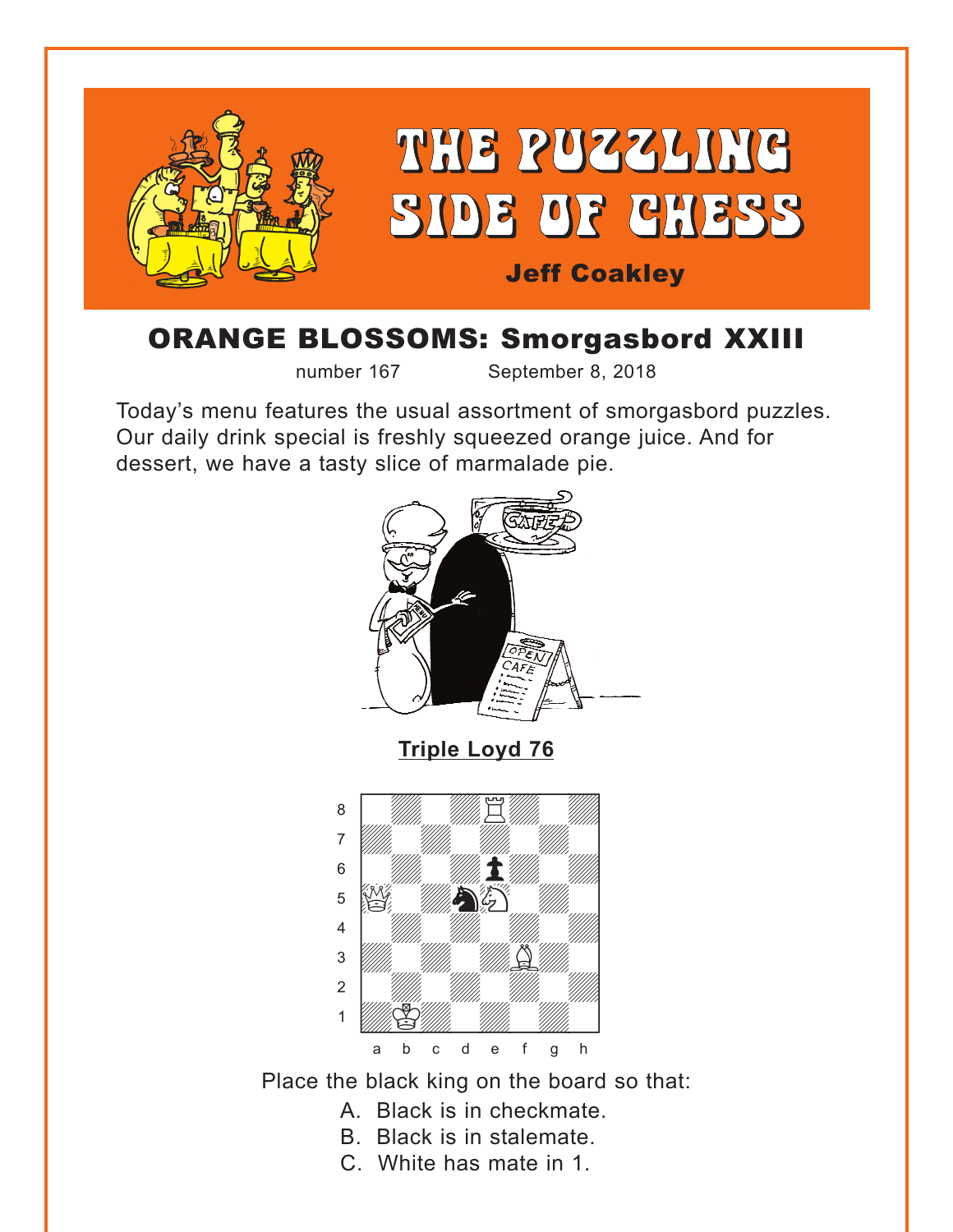**Longer Proof Game 63** 

 $(4.5$  moves)

<span id="page-1-0"></span>

This position was reached after White's fifth turn. What were the moves?



The orange blossom is a fragrant white flower used in perfumes and scented oils. Frequently seen in bridal bouquets, it is also the "official flower" of Florida, the state which produces 75% of the oranges grown in the U.S. The rest come mostly from California.

Curiously, the majority of Florida oranges are sold as juice, while those from California are shipped as fresh fruit.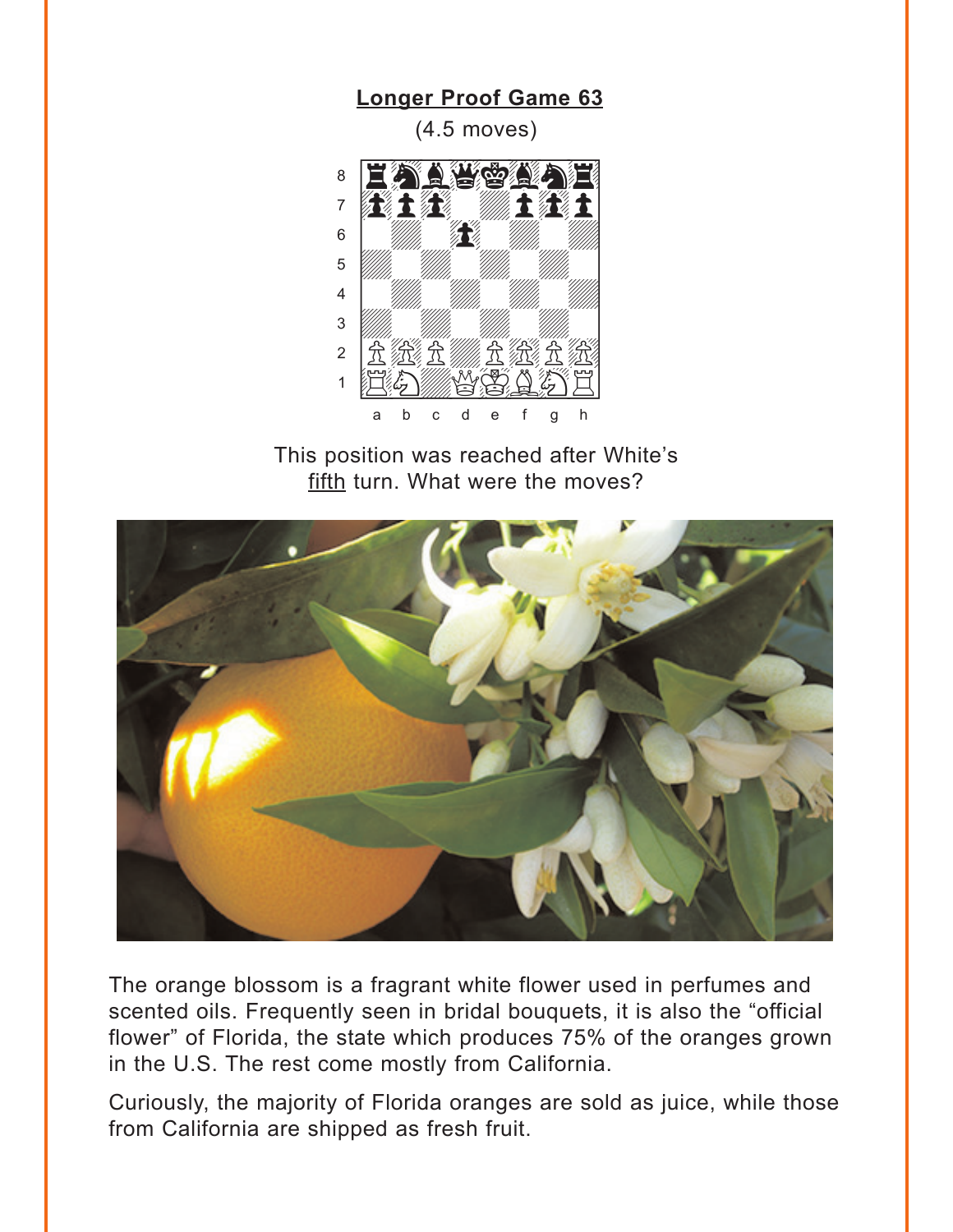#### **[Pawn Mate Maximizer](#page-5-0)**

<span id="page-2-0"></span>

Construct a legal position in which White has the most pawn moves that mate in 1.

part a. Discovered checks are not allowed.

part b. Discovered checks are allowed.

*"Legal" means reachable in an actual game. Promotions on the same square to a different type of piece are counted separately. In part b, each move by a piece that uncovers mate is counted separately.*



The *Orange Blossom Special* was a passenger train that ran between New York City and Miami, Florida from 1925 to 1953. Known for its speed and luxurious accommodations, the train only operated during the winter months. A relaxing 35 hour ride to fun in the sun.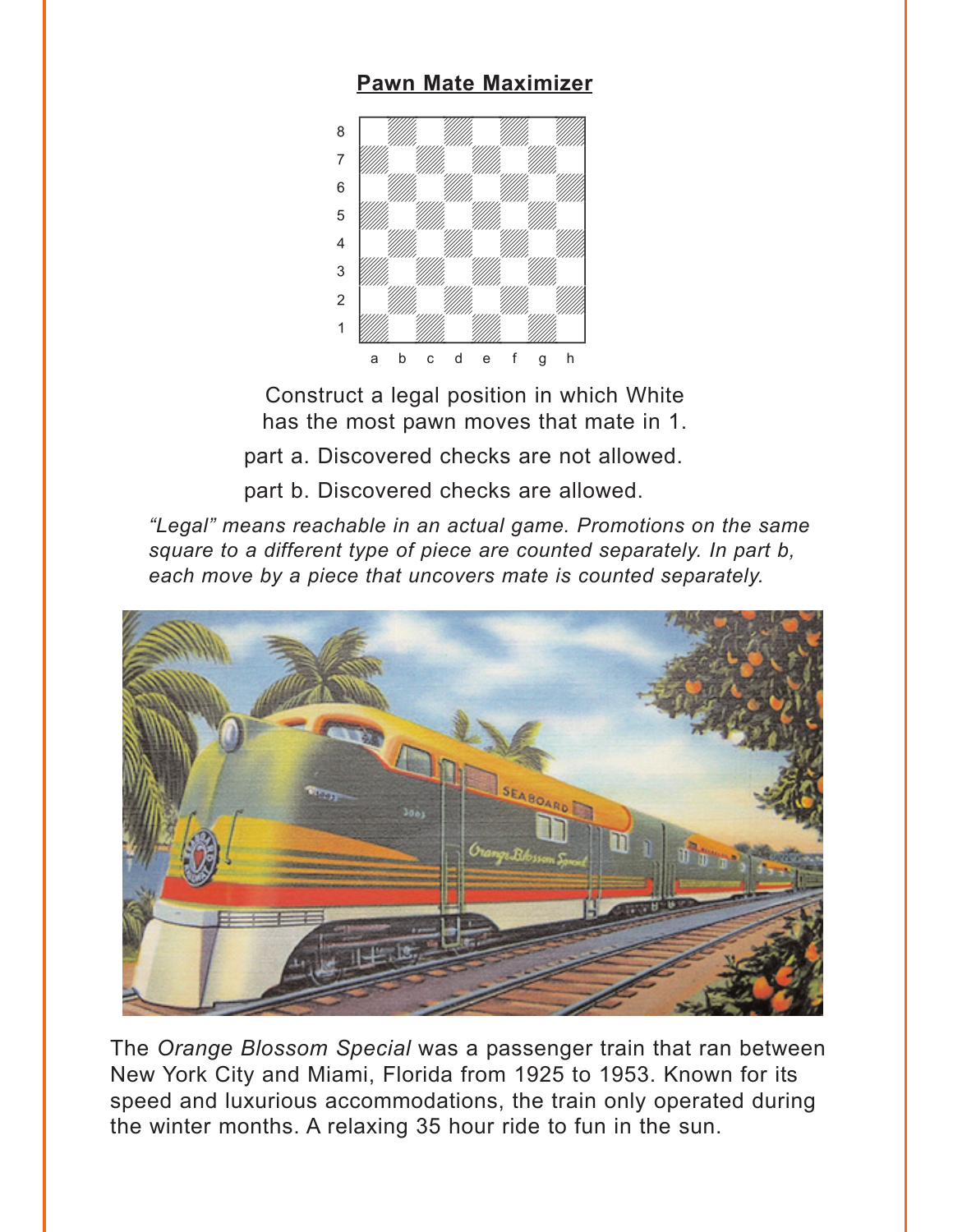<span id="page-3-0"></span>The dessert special for this week's smorgasbord is a fruity *almost full board* rebus. Can you squeeze the "orange" into a legal chess position?



Each letter represents a different type of piece. Uppercase is one colour, lowercase is the other. Determine the position and the last move.

For more explanation on this type of puzzle, see column 133.



*All aboard!*

*"Orange Blossom Special"* is a popular bluegrass song written by Ervin Rouse in 1938. It is a favourite of fiddlers, who usually take centre stage in the fast-paced instrumental.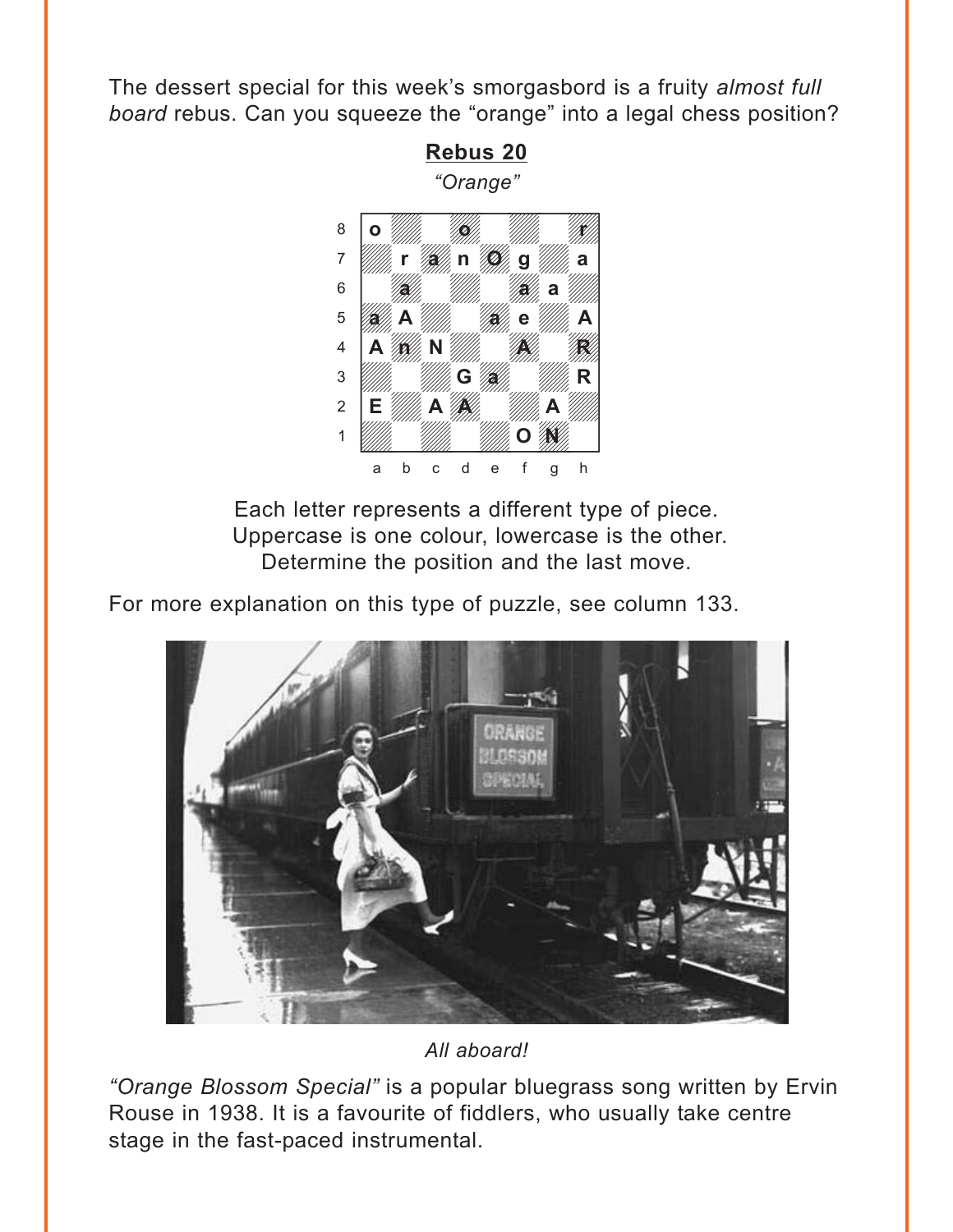# <span id="page-4-0"></span>**SOLUTIONS**

All problems by J. Coakley, Puzzling Side of Chess (2018). Rebus 20 is a joint composition with Andrey Frolkin.

**PDF hyperlinks.** You can advance to the solution of any puzzle by clicking on the underlined title above the diagram. To return to the puzzle, click on the title above the solution diagram.

**Archives.** Past columns and a detailed index of problem-types and composers are available in the Puzzling Side of Chess archives.



**Triple Loyd 76** 

 $A.$  Kd1#  $B$ .  $Kb7=$ C. Kb3 (Bd1#)

Mobile black pieces always give away the stalemate.

**Longer Proof Game 63** (4.5 moves)



1.d4 e5 2.Bd2 exd4 3.Bc3 dxc3 4.Nxc3 d6 5.Nb1 A switchback on b1 conceals the fate of the missing pieces.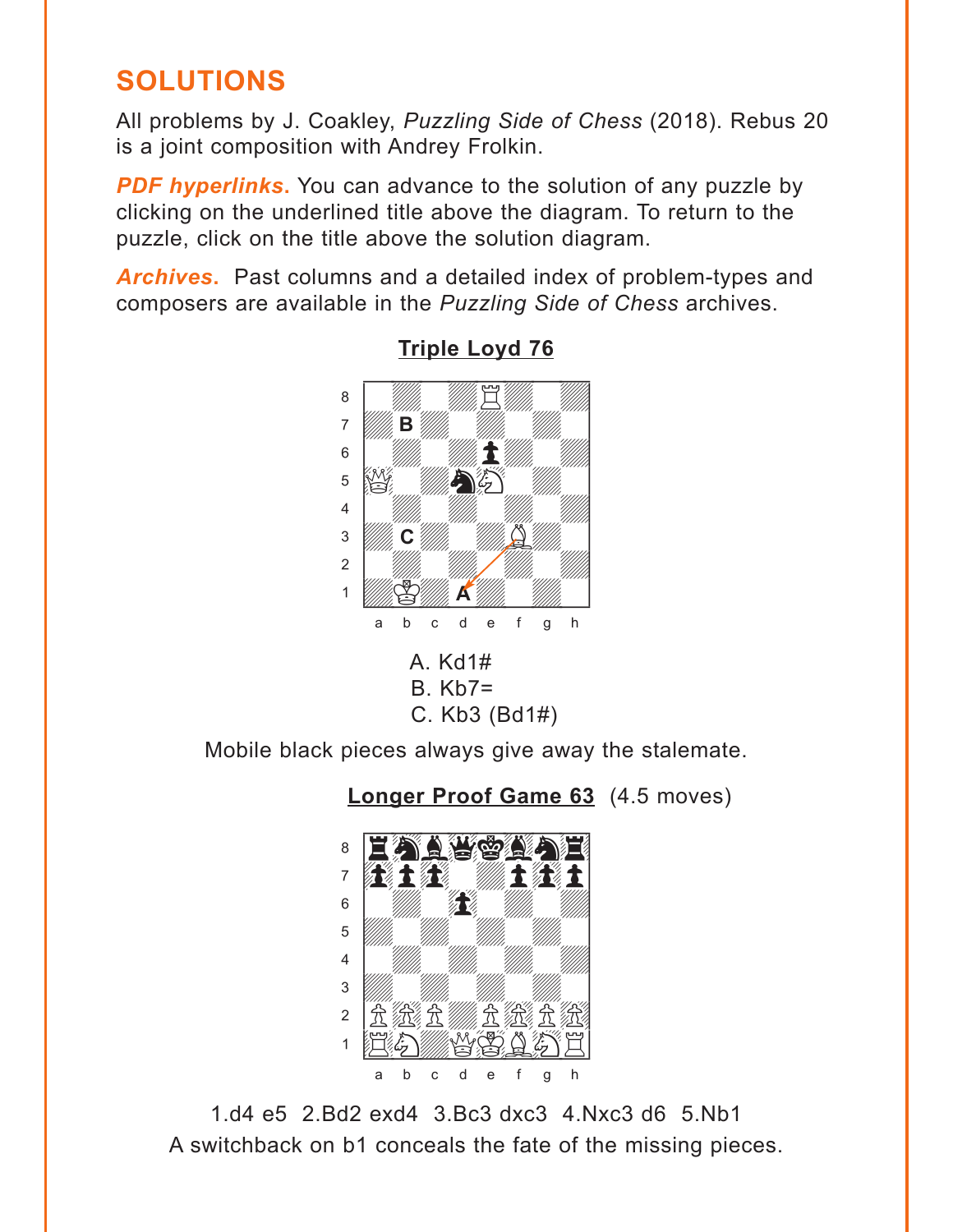#### **Pawn Mate Maximizer**

a. no discovered checks

<span id="page-5-0"></span>

14 mates in one with a pawn move

 $(1 + 5 + 2 + 5 + 1)$ 

Mates by d-pawn: dxc8=Q#, dxc8=B#, d8=N#, dxe8=Q#, dxe8=R#



**b.** with discovered checks

32 mates in one with a pawn move  $(2 + 1 + 12 + 2 + 1 + 12 + 2)$ 

Mates by d-pawn: dxc8=Q#, dxc8=R#, dxc8=B#, dxc8=N#,  $d8 = Q#$ ,  $d8 = R#$ ,  $d8 = B#$ ,  $d8 = N#$ ,  $dxe8=Q\#$ ,  $dxe8=R\#$ ,  $dxe8=B\#$ ,  $dxe8=N\#$ 

These positions have not been verified by a computer as the maximum solutions for the task. But they seem like unbeatable records to me.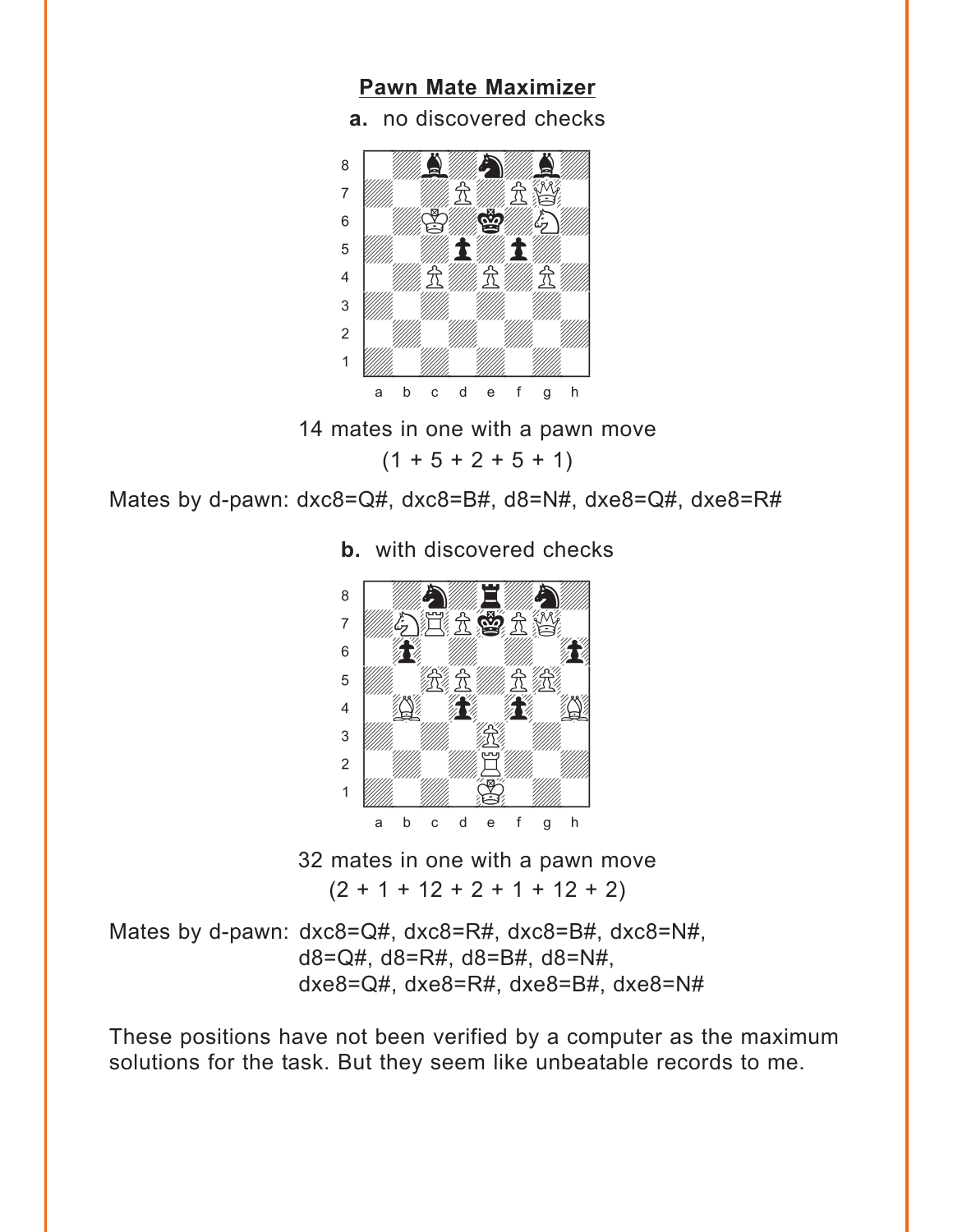#### **[Rebus 20](#page-3-0)** Andrey Frolkin & Jeff Coakley 2018 *Puzzling Side of Chess* "Orange"

<span id="page-6-0"></span>



 $A = \hat{\mathbb{Z}}$  There are 31 pieces on the board, so it is easily deduced that the pawns are A's and the capital letters are white. The missing piece is the white e-pawn.

 $\mathcal{B} \mathcal{B} = (EG)$  The two letters with one uppercase, one lowercase.

 $\mathbb{Z} \mathbb{A} \mathbb{Z} = (NOR)$  The three letters with two uppercase, two lowercase.

 $E \neq \overset{\circ}{\otimes}$  If  $E = \overset{\circ}{\otimes}$  $G = \frac{M}{Q}$  (d3+) Check.  $N \neq \hat{\mathbb{Q}}$  (b4+) Both kings in check.  $O \neq \hat{O}$  (e7+) Impossible double check.  $R \neq \hat{\mathbb{Q}}$  (h4+) Impossible double check.  $\mathcal{L} = \emptyset$ ? No letter can be a knight.

$$
G = \mathfrak{B}
$$

 $E = \frac{M}{Q}$  (f5+) White king on d3 is in check by black queen on f5.

- $N \neq \hat{\mathbb{Q}}$  (b4+) Impossible double check.
- $N \neq \hat{A}$  (c4+) Both kings in check.

 $N = \mathbb{Z}$  (d7+) Double check by rook on d7 and and queen on f5.

last move: **1...d4xe3+ e.p.** Only way to explain the double check.

So White's previous move had to be 1.e2-e4. The partially decoded position before these two moves is shown on the next page.